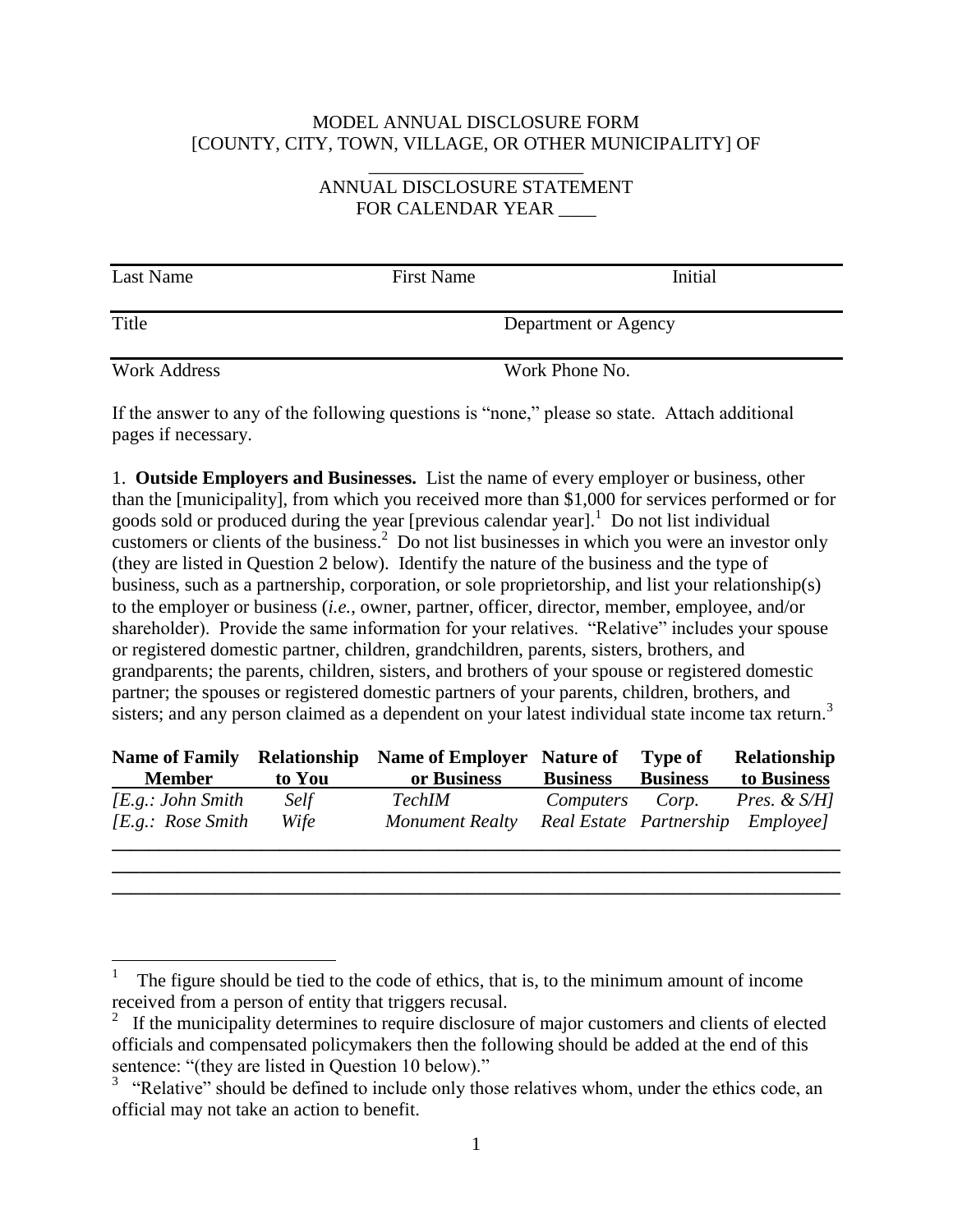2. **Investments.** List the name of any entity in which you have an investment of at least 5% of the stock or debt of the entity or  $$10,000$ <sup>4</sup>, whichever is less. Do not list any entity listed in response to Question 1 above. Identify the nature of the business and the type of business (*e.g.*, corporation). Provide the same information for your spouse or registered domestic partner and any of your children who are under age 18.

| <b>Name of Family</b><br><b>Member</b> | Relationship<br>to You | <b>Name of</b><br><b>Entity</b> | <b>Nature of</b><br><b>Business</b> | <b>Type of</b><br><b>Business</b> |  |
|----------------------------------------|------------------------|---------------------------------|-------------------------------------|-----------------------------------|--|
| [E.g.: John Smith                      | Self                   |                                 | Verizon Communications              | Corp.]                            |  |
|                                        |                        |                                 |                                     |                                   |  |
|                                        |                        |                                 |                                     |                                   |  |

3. **Real Estate**. List the address of each piece of real estate that you or your relatives, as defined in Question 1, own, lease, or rent, in whole or in part. List only real estate that is located in the [municipality] and the [contiguous municipalities]. For residential property, list as the address only the city or village (or, if none, the town) in which the property is located.<sup>5</sup>

|                 | <b>Name of Family</b> |                            | <b>Address of Real</b> | <b>Type of</b>  |  |
|-----------------|-----------------------|----------------------------|------------------------|-----------------|--|
|                 | <b>Member</b>         | <b>Relationship to You</b> | <b>Estate</b>          | <b>Interest</b> |  |
| [ <i>E.g.</i> : | Robert Smith          | Father                     | 2 Main St., Teatown    | Hold mortgage]  |  |
|                 |                       |                            |                        |                 |  |
|                 |                       |                            |                        |                 |  |
|                 |                       |                            |                        |                 |  |

4. **Gifts**. List each gift that you or your spouse or registered domestic partner or child under the age of 18 and living with you received worth  $$10<sup>6</sup>$  or more during the year [previous calendar year], except gifts from relatives, as defined in Question 1. A "gift" means anything sought or received for less than fair market value, whether in the form of money, a service, a loan, travel, lodging, meals, refreshments, entertainment, discount, forbearance, promise, or tickets, or in any other form. Separate gifts from the same or affiliated donors during the year must be added

<sup>&</sup>lt;sup>4</sup> The amount should equal the threshold for a conflict of interest under the municipal ethics law. For example if an official does not violate the ethics law by acting to benefit a company in which he or she has an investment of less than \$10,000 or 5%, then disclosure of that interest should not be required.

<sup>5</sup> Only that property that may give rise to a conflict of interest under the code of ethics should be listed. For reasons of safety and security, the street address of residential property should not be listed.

 $6\text{ }$  The amount should equal the threshold for prohibited gifts under the municipal ethics law but not more than \$75.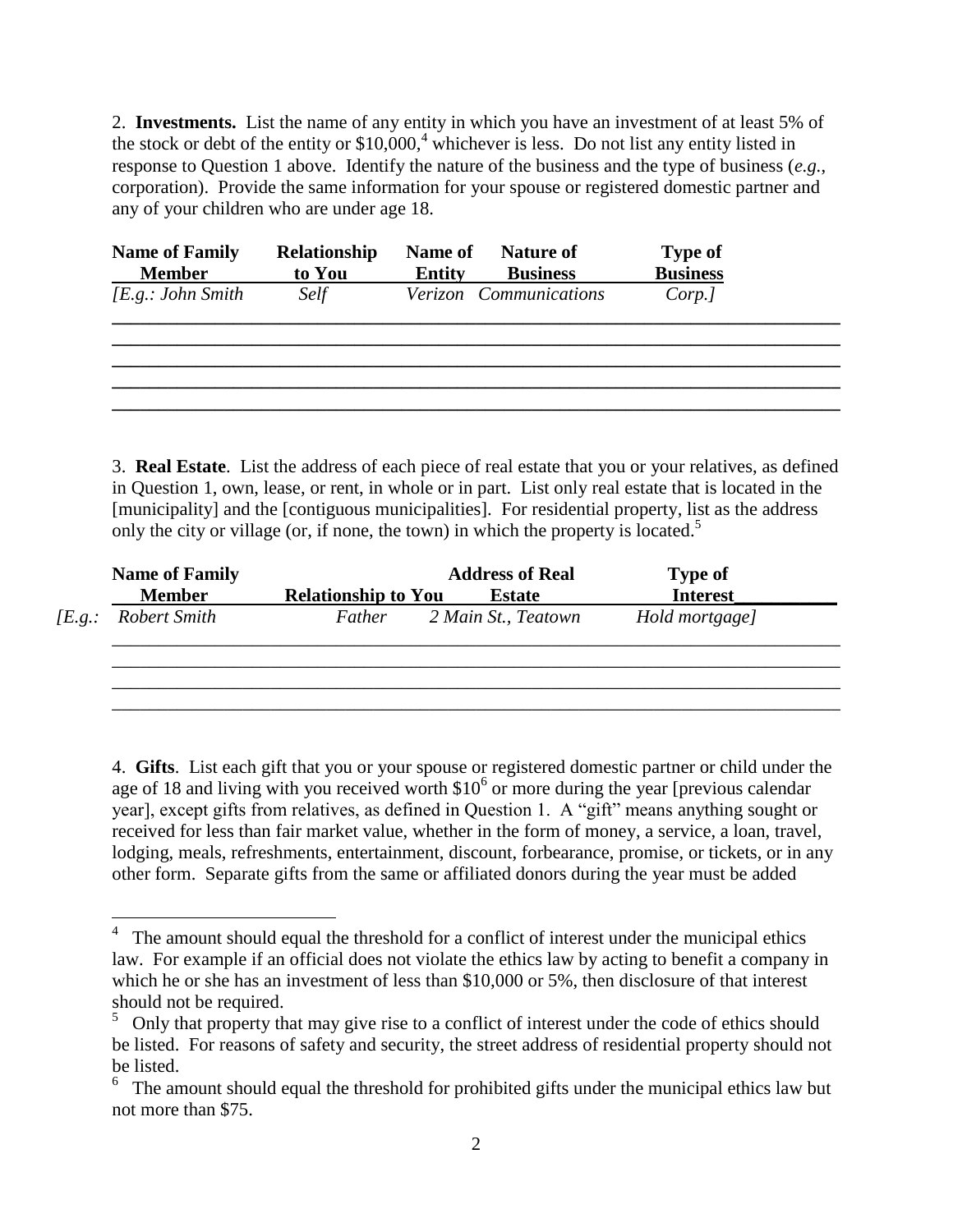together for purposes of the \$10 rule. You do not need to list a gift if you know that the donor has had no contracts with, non-ministerial licenses or permits from, funding from, or litigation against the [municipality] during the previous 24 months.

| <b>Recipient of Gift</b>    | <b>Donor of Gift</b> | to Donor        | <b>Nature of Gift</b>   |
|-----------------------------|----------------------|-----------------|-------------------------|
| [ <i>E.g.</i> : John Smith] | Acme Corp.           | Former employer | Free trip to Las Vegas] |
|                             |                      |                 |                         |
|                             |                      |                 |                         |
|                             |                      |                 |                         |

5. **Political Contributions**. List each person or entity that made to you or your campaign committee, within the previous 24 months, financial contributions, in money, goods, or services, totaling \$1,000<sup>7</sup> or more to assist in your election to public office.

## **Name of Contributor**

| [E.g.: Alfred Jones] |  |  |
|----------------------|--|--|
|                      |  |  |
|                      |  |  |
|                      |  |  |
|                      |  |  |

6. **Relatives in [Municipality's] Service**. List each relative, as defined in Question 1, who is an officer or employee of the [municipality], whether paid or unpaid, including the relative's name, relationship to you, title, and department. $8$ 

| <b>Name of Family</b><br><b>Member</b> | Relationship<br>to You | Title             | <b>Department</b> |
|----------------------------------------|------------------------|-------------------|-------------------|
| [E.g.: Alex Jones                      | Sister's husband       | Code Enf. Officer | Building]         |
|                                        |                        |                   |                   |
|                                        |                        |                   |                   |

 $\overline{a}$ 7 The amount should equal the threshold for a conflict of interest under the municipal ethics law. For example, if an official does not violate the ethics law by acting to benefit a person who donated \$500 to the official's campaign, then disclosure of that contribution should not be required on the annual disclosure statement.

<sup>&</sup>lt;sup>8</sup> The relatives listed should include only those as to whom the official is prohibited from taking any action.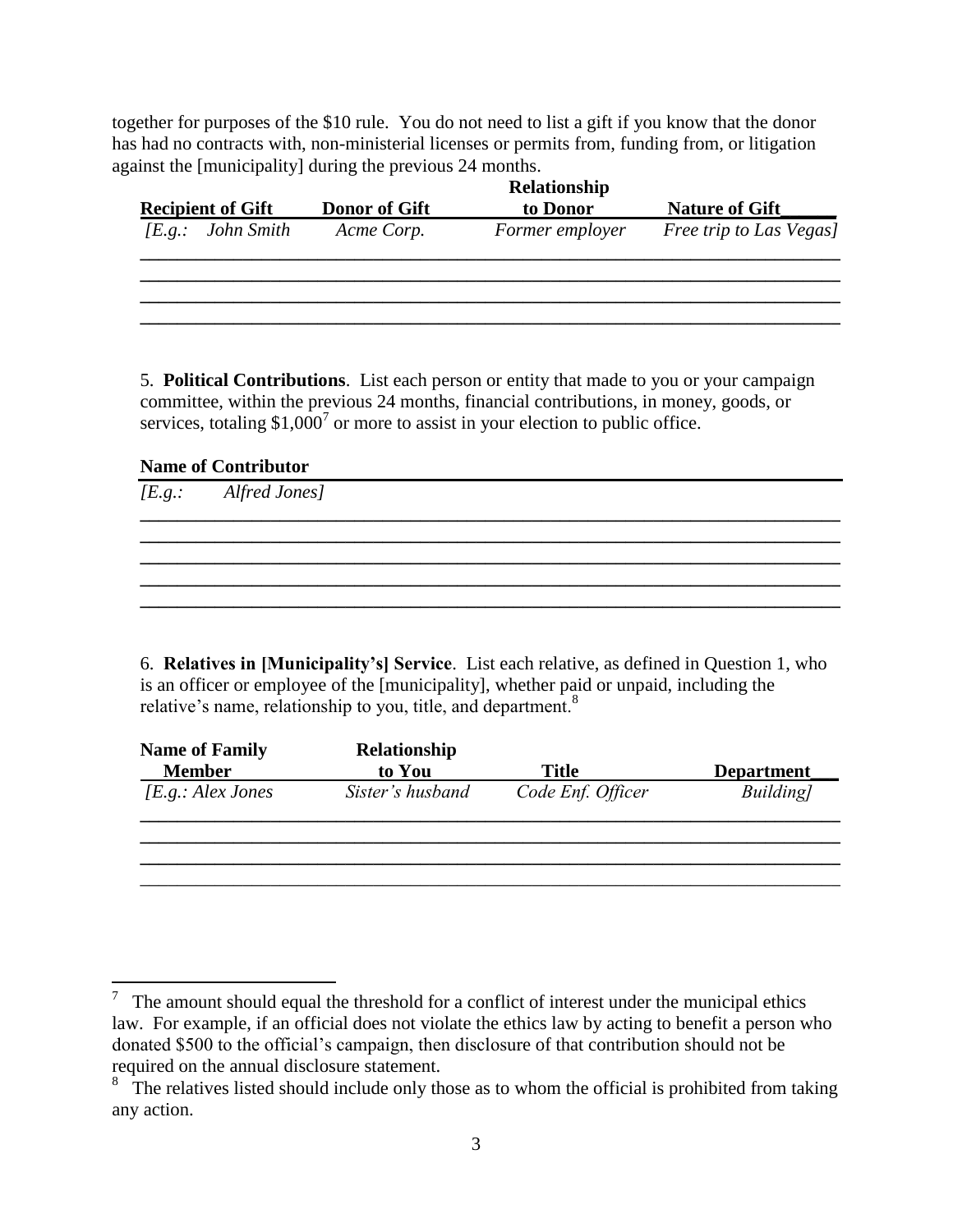7. **Volunteer Positions**. List each volunteer office or position that you hold with any notfor-profit organization. Do not list entities of which you were a member only or for which you volunteered only in a non-policymaking, non-administrative capacity, such as a Little League coach. Provide the same information for your spouse or registered domestic partner.<sup>9</sup>

| You or     |            |
|------------|------------|
| Snouse/RDP | Name of Er |

 $\overline{a}$ 

| <b>Spouse/RDP</b> | <b>Name of Entity</b> | <b>Position</b>                                             | <b>Nature of Business</b> |
|-------------------|-----------------------|-------------------------------------------------------------|---------------------------|
|                   |                       | [E.g.: Spouse Shepherd's Food Panty Bd. of Directors member | Distributes free food]    |

**\_\_\_\_\_\_\_\_\_\_\_\_\_\_\_\_\_\_\_\_\_\_\_\_\_\_\_\_\_\_\_\_\_\_\_\_\_\_\_\_\_\_\_\_\_\_\_\_\_\_\_\_\_\_\_\_\_\_\_\_\_\_\_\_\_\_\_\_\_\_\_\_\_\_\_ \_\_\_\_\_\_\_\_\_\_\_\_\_\_\_\_\_\_\_\_\_\_\_\_\_\_\_\_\_\_\_\_\_\_\_\_\_\_\_\_\_\_\_\_\_\_\_\_\_\_\_\_\_\_\_\_\_\_\_\_\_\_\_\_\_\_\_\_\_\_\_\_\_\_\_ \_\_\_\_\_\_\_\_\_\_\_\_\_\_\_\_\_\_\_\_\_\_\_\_\_\_\_\_\_\_\_\_\_\_\_\_\_\_\_\_\_\_\_\_\_\_\_\_\_\_\_\_\_\_\_\_\_\_\_\_\_\_\_\_\_\_\_\_\_\_\_\_\_\_\_**

8. **Money You Owe** (Elected Officials and Compensated Policymakers Only). List each person or entity to which you or your spouse or your registered domestic partner owes  $$10,000^{10}$  or more. Do not list money owed to relatives, as defined in Question 1. Do not list credit card debts unless you have owed the money for at least 60 days.

| <b>Debtor</b>                      | <b>Creditor</b> | <b>Type of Obligation</b> |
|------------------------------------|-----------------|---------------------------|
| [ <i>E.g.</i> : John & Rose Smith] | Chase Bank      | Mortgage loan]            |
|                                    |                 |                           |
|                                    |                 |                           |

9. **Money Owed to You** (Elected Officials and Compensated Policymakers Only). List each person or entity that owes you or your spouse or your registered domestic partner  $$10,000<sup>11</sup>$ or more. Do not list money owed by relatives, as defined in Question 1.

| <b>Creditor</b>   | <b>Debtor</b> | <b>Type of Obligation</b> |
|-------------------|---------------|---------------------------|
| [E.g.: John Smith | Alexis Doe    | Personal loan]            |
|                   |               |                           |
|                   |               |                           |
|                   |               |                           |
|                   |               |                           |

<sup>9</sup> Only those positions should be listed that would disqualify the official from acting to benefit the organization.

 $10$  The amount should be equal to the amount that would constitute a financial relationship between the official and the creditor, thus prohibiting the official from taking an official action that might benefit that creditor.

<sup>&</sup>lt;sup>11</sup> The amount should be equal to the amount that would constitute a financial relationship between the official and the debtor, thus prohibiting the official from taking an official action that might benefit that debtor.